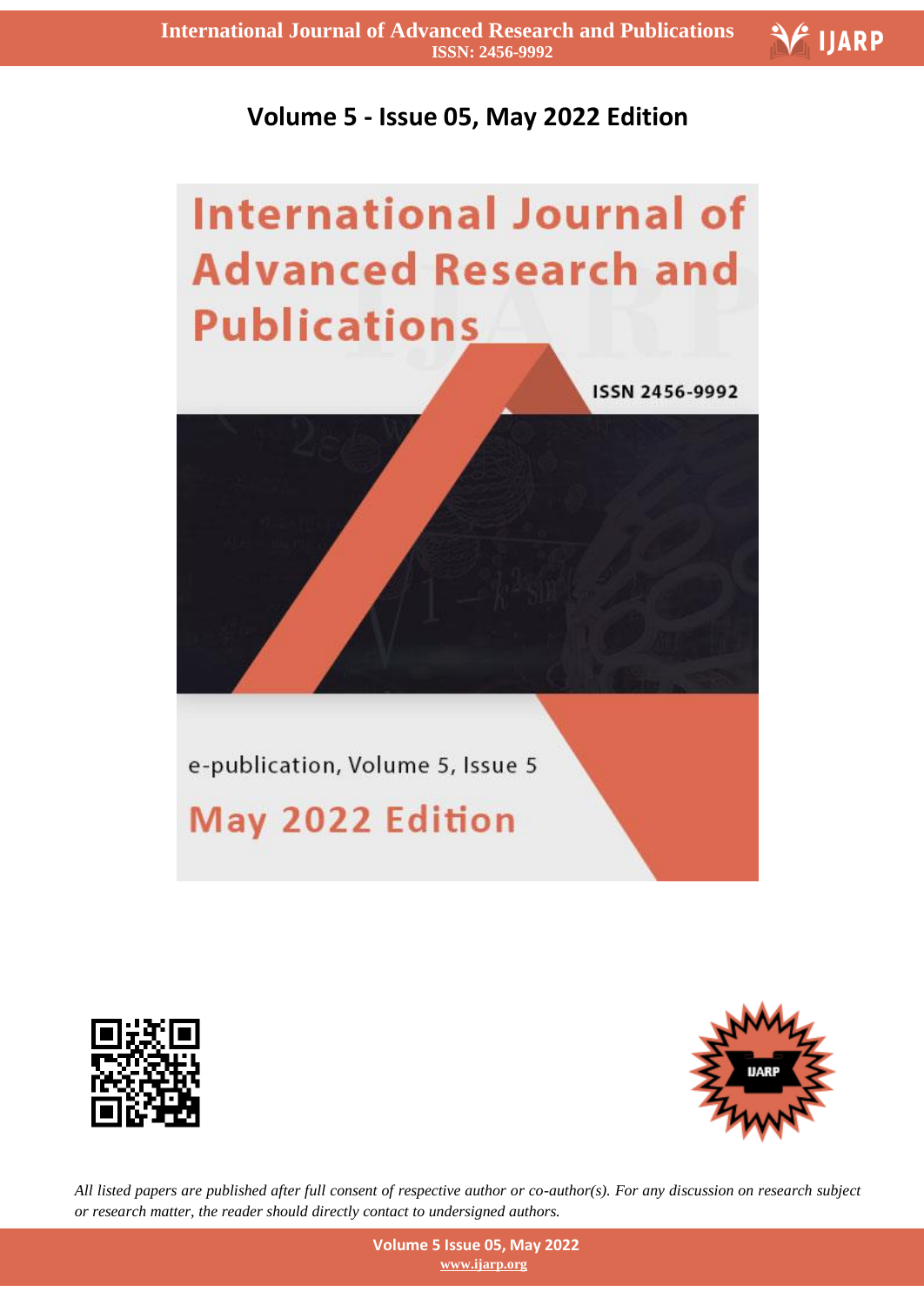

## **Table of Index**

| S No.        | <b>Paper Title</b>                                                                                                                                                                                                                     | Pages     |
|--------------|----------------------------------------------------------------------------------------------------------------------------------------------------------------------------------------------------------------------------------------|-----------|
| $\mathbf{1}$ | EFFECT OF BOWEN TECHNIQUE ON PAIN, ROM AND FUNCTION IN<br>SUBJECTS WITH NON-SPECIFIC LOW BACK PAIN-A PILOT STUDY.                                                                                                                      | $1-4$     |
| $\mathbf{2}$ | REMOVAL OF HEXAVALENT CHROMIUM FROM TANNERY INDUSTRY BY<br>ADSORPTION USING CHITOSAN                                                                                                                                                   | $5 - 11$  |
| 3            | TEACHING CLIMATE CHANGE: A SYSTEMATIC REVIEW FROM 2019-2021                                                                                                                                                                            | 12-19     |
| 4            | STEM EDUCATION IN THE ELEMENTARY CLASSROOM                                                                                                                                                                                             | $20 - 27$ |
| 5            | SNR ENHANCEMENT BY DWT FOR IMPROVING THE PERFORMANCE OF<br><b>Φ-OTDR IN VIBRATION SENSING</b>                                                                                                                                          | 28-33     |
| 6            | THE EFFECTS OF SLEEP DEPRIVATION AMONG NURSES                                                                                                                                                                                          | $34 - 52$ |
| 7            | KNOWLEDGE AND PRACTICE OF RADIOGRAPHERS AND MEDICAL<br>RADIOLOGY TECHNOLOGIST TOWARD RADIATION PROTECTION A CASE<br>OF EAST HARERGE ZONE, DIRE DAWA CITY, AND HARERI REGION<br>HOSPITALS, ETHIOPIA                                     | 53-61     |
| 8            | THE USE OF REMOTE SENSING IN SUSTAINABLE MANAGEMENT OF<br><b>ENVIRONMENT IN ETHIOPIA</b>                                                                                                                                               | 62-72     |
| 9            | IRON-FOLIC ACID<br>ADHERENCE LEVEL TO<br><b>SUPPLEMENT</b><br><b>AND</b><br>ASSOCIATED FACTORS AMONG PREGNANT WOMEN ATTENDING<br>ANTENATAL CARE IN SELECTED PUBLIC HEALTH FACILITIES OF ILU<br>ABA BOR ZONE, SOUTHWEST, ETHIOPIA 2018. | 73-83     |
| 10           | RELATIONSHIP OF EMOTIONAL INVALIDATION TO<br><b>THOUGHT</b><br>SUPPRESSION AND AVOIDANT STRESS RESPONSES                                                                                                                               | 84-99     |
| 11           | EFFECT OF FASCIAL DISTORTION MODEL ON OSGOODSCHLATTER<br>DISEASE - A CASE STUDY                                                                                                                                                        | 100-102   |
| 12           | COMPOSITION<br>AND<br>RHEOLOGICAL<br><b>STUDY</b><br>OF<br>CHEMICAL<br>POLYSACCHARIDE FROM EGGS OF APLYSIA DACTYLOMELA                                                                                                                 | 103-107   |
| 13           | LIVE: ONLINE LEARNING EXPERIENCES OF DOCTOR OF EDUCATION<br>STUDENTS OF UNIVERSITY X                                                                                                                                                   | 108-113   |
| 14           | THE IMPACT OF PUBLIC EXTERNAL DEBT ON ECONOMIC GROWTH OF<br><b>ETHIOPOIA</b>                                                                                                                                                           | 114-125   |
| 15           | ONLINE KUMUSTAHAN: CONNECTING TEACHERS, PARENTS, AND<br>STUDENTS THROUGH ONLINE COMMUNICATION                                                                                                                                          | 126-131   |